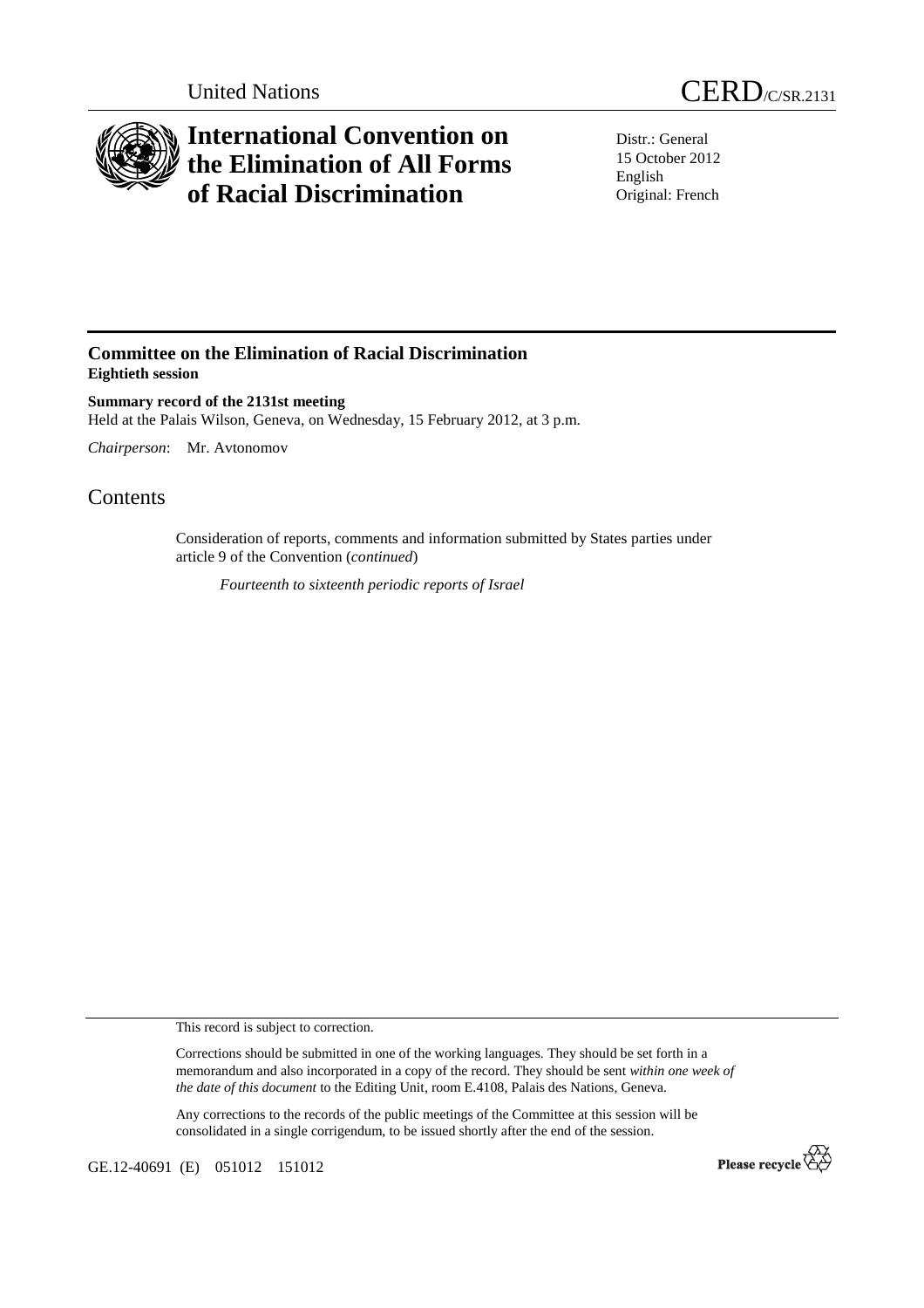*The meeting was called to order at 3.05 p.m.* 

 **Consideration of reports, comments and information submitted by States parties under article 9 of the Convention** (*continued*)

*Fourteenth to sixteenth periodic reports of Israel* (CERD/C/ISR/14-16; CERD/C/ISR/Q/14-16; HRI/CORE/ISR/2008)

1. *At the invitation of the Chairperson, the delegation of Israel took places at the Committee table.*

2. **Mr. Leshno-Yaar** (Israel) said that the periodic report under consideration was the product of a broad collaborative effort by different Government ministries and bodies to which numerous non-governmental organizations (NGOs) had contributed. The document, which contained the combined fourteenth to sixteenth periodic reports of Israel, provided detailed information about relevant facts that had arisen since the submission of the preceding report and about legislation, court decisions and policies adopted to combat all forms of racial discrimination. An example of the seriousness with which the State of Israel took human rights matters was the 2011 decision to establish an interministerial team, under the auspices of the Ministry of Justice, to review and follow up on the concluding observations of human rights treaty bodies. Another team had recently been established within the same Ministry to address matters relating to violence committed by Israeli settlers and its severe consequences. Israel was in the final stages of ratifying the Convention on the Rights of Persons with Disabilities, which it had signed in 2007.

3. Before describing the efforts to eliminate all forms of racial discrimination that the Government of Israel had made between 2005 and 2011, through its judicial, legislative and administrative branches, he wished to make two preliminary points. The first concerned the Israeli-Palestinian situation, which remained complex and highly volatile. While the Arab Awakening and the wind of change sweeping the Middle East had given rise to optimism and hope, in view of the ensuing upheavals and the persistent threat of terrorism, extremism and violence, it was important to remain cautious. Against that backdrop, the Israeli-Palestinian issue remained a pressing one and a just, negotiated resolution to the conflict continued to be a priority for the State of Israel. Over the past few months and years, Israel had been the target of devastating attacks originating from Gaza, the West Bank and even the Sinai. The Government hoped that the conflict would be resolved in a respectful and mutually beneficial manner through good-faith negotiations. However, the primary duty of the State of Israel was to uphold and protect the right to life of its citizens, and the Government had had to direct many of its resources to the protection of that right, with obvious security, financial and social implications. The State of Israel was endeavouring to address those challenges while complying with its international obligations and taking into account basic human rights and humanitarian considerations for all sides.

4. The second preliminary point concerned the values of the State of Israel as a nation that was both Jewish and democratic. Those values might be described as antithetical by some but were in fact complementary. Introspection and self-questioning were also Israeli values. Israel was a robust and vibrant democracy in which the media, academia and NGOs all had a role in enhancing the State's accountability and advancing the values and principles espoused by the Convention on the Elimination of All Forms of Racial Discrimination.

5. With regard to the implementation of the Convention, Israel had always been relatively progressive on issues of equality but there remained much to be done to ensure full equality and rights for all the different population groups, particularly the more vulnerable segments of Israeli society. The many actions undertaken by the executive, legislative and judicial branches since the submission of the previous periodic report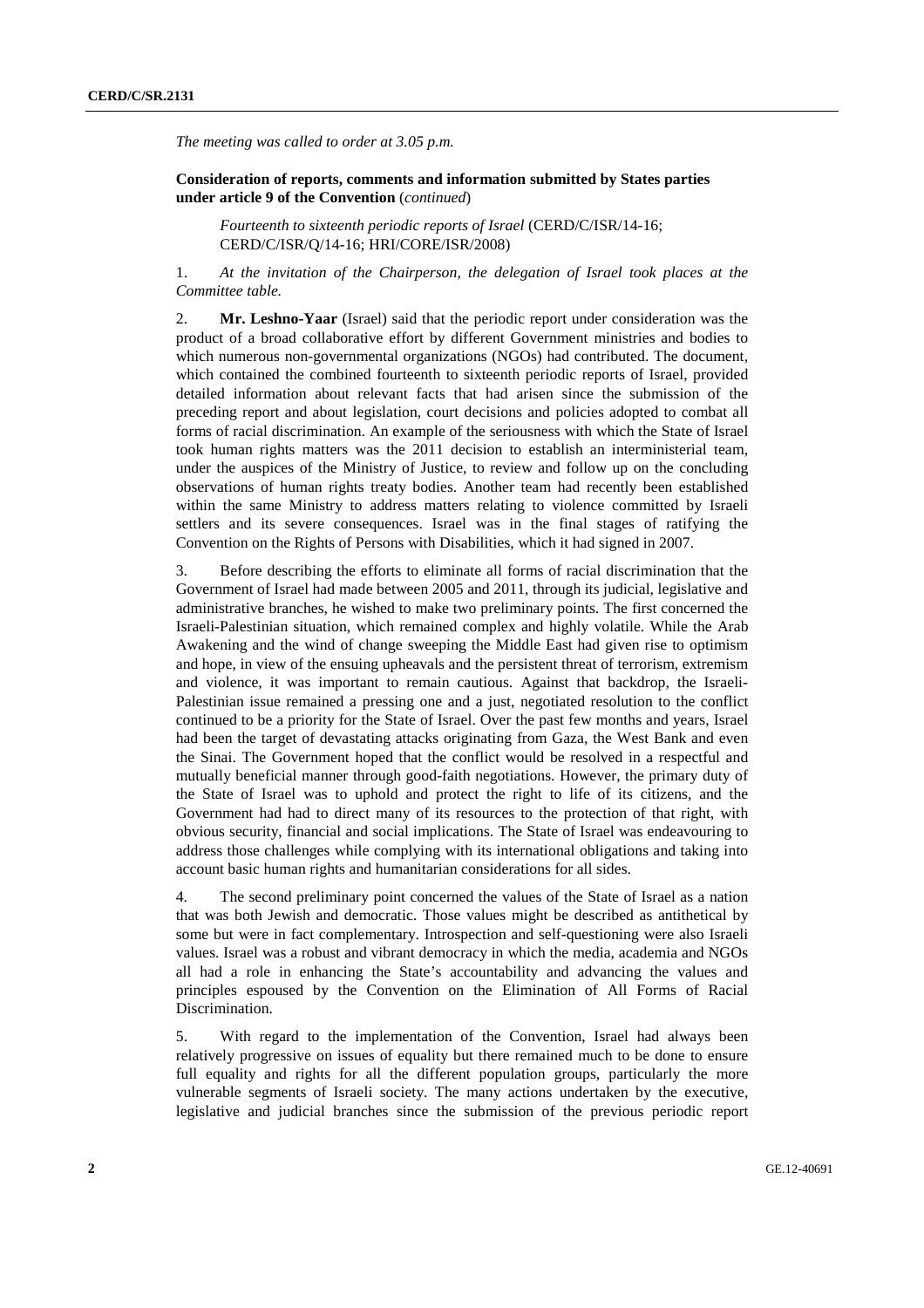reflected the importance that Israeli society as a whole attached to the elimination of all forms of racial discrimination against all population groups in Israel — Jews, Muslims, Christians, Druze and Circassians — and people of all ethnic and religious backgrounds.

6. Following the establishment of the State of Israel, human rights principles had been embedded in a series of basic laws that guaranteed the rights of every person. Recent legislation had been both more wide-ranging in scope and more radical in its underlying principles than some of the legislation of the previous decade. For example, the Expansion of Adequate Representation for Persons of the Ethiopian Community in the Public Service (Legislative Amendments) Act, of 28 March 2011, provided for a drastic expansion in the existing affirmative action scheme applicable to individuals who had been born in Ethiopia or had at least one parent born in Ethiopia. Under the Act, Government ministries and agencies, Government corporations with more than 50 employees and municipalities were required to comply with the affirmative action requirements set out in the Act. Under the amendment, Government corporations and municipalities were also required to submit annual reports to the Government Corporations Authority or the Ministry of the Interior, which in turn reported to the Equal Employment Opportunities Commission. The 2008 Prohibition of Violence in Sport Act had helped to broaden the definition of racist displays and facilitate training for security personnel as well as expanding their responsibilities and powers. The Act had also provided for the establishment of the Committee for the Prevention of Violence in Sports, which worked to eliminate the phenomenon. In addition, criminal law had been amended in 2008 to expressly prohibit participation in any gathering in which racism, including Nazism, was incited or encouraged. That offence carried a penalty of up to 3 years' imprisonment, and any person over the age of 16 who was a member, employee or agent of an illegal association would be sentenced to imprisonment for a period not exceeding 1 year.

7. In the judicial realm, Israeli courts, led by the Supreme Court, played a crucial role in protecting freedom of speech and the right to full equality and in prohibiting discrimination. The Supreme Court ensured that all branches of Government and the private sector operated in accordance with those principles. Approximately 2,000 petitions were filed with the Supreme Court each year, a good number of which related to minority rights. In a 2006 decision, the Supreme Court had upheld a ruling of the Jerusalem District Court under which two defendants had been convicted on charges of violence and assault against an Israeli Arab, sentenced to 3 years' imprisonment and ordered to pay monetary compensation to the victim. In that case, the District Court had attributed special gravity to the fact that the offences were racially motivated and had asserted that the racial element involved should be reflected in the punishment. The Supreme Court had emphasized that there was no room for racially motivated crime in a society that espoused the values of equality and respect for human rights and that any such behaviour must be condemned and repudiated in the strongest terms. It should be noted that the decision in question was in accordance with the recommendation in paragraph 30 of the Committee's previous concluding observations (CERD/C/ISR/CO/13) concerning the right to an effective remedy. In November 2008, the Jerusalem District Court had convicted eight defendants who were members of a neo-Nazi group on charges of incitement, including incitement to hatred. The sentences, handed down as part of a plea bargain, had ranged from 7 years' to 18 months' imprisonment.

8. The Government of Israel had taken unprecedented steps to address the needs of the Bedouin, Druze, Arab-Israeli and other minority groups, to improve their standard of living, to facilitate their social integration and to provide them with social and educational services. The measures adopted in September 2011 in light of the Prawer Report were principally geared towards improving the housing situation of the Bedouin in the Negev and fostering their integration in a manner that took account of their cultural and religious sensitivities. In March 2010, the Government had adopted the Five-year Plan for the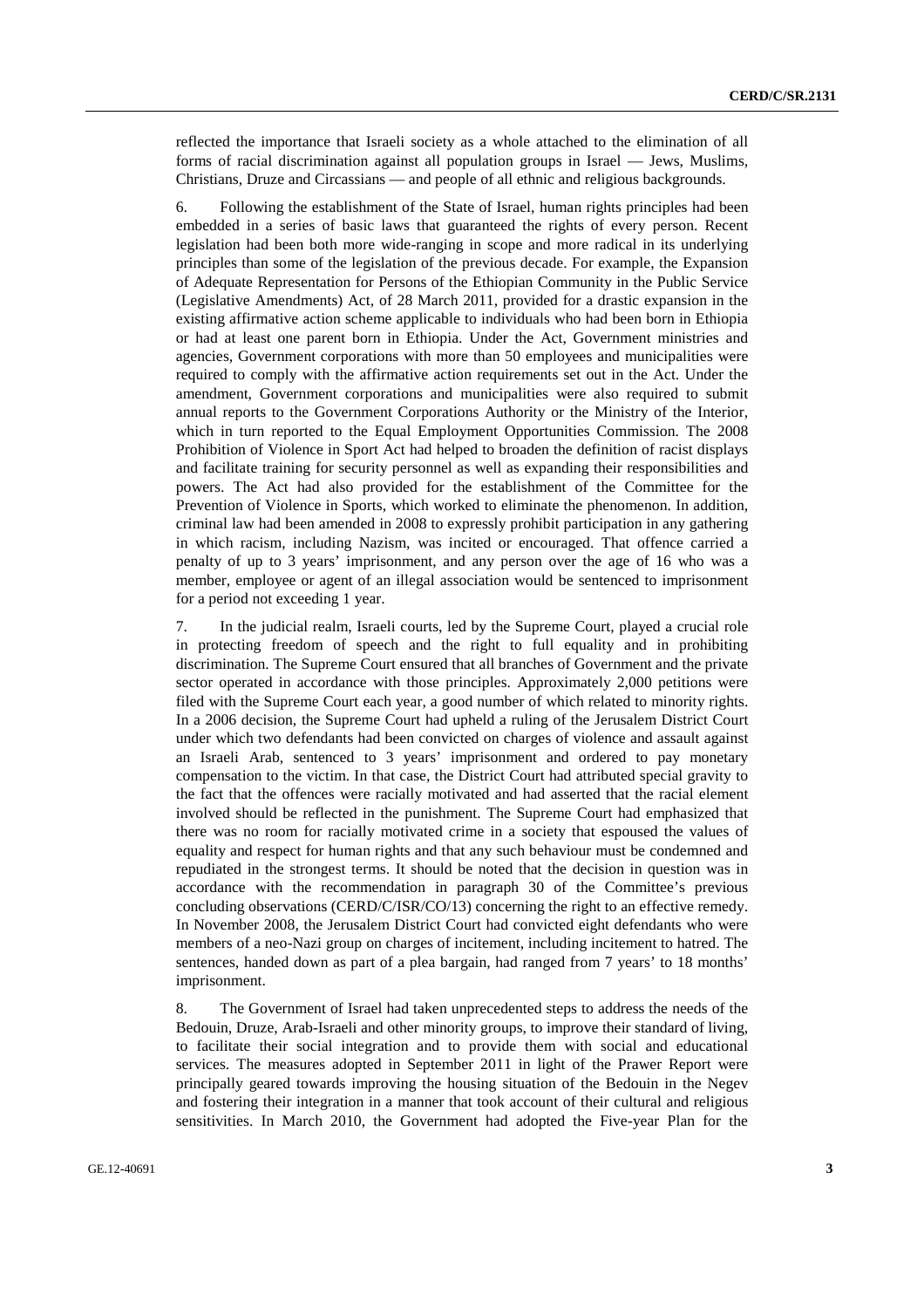Economic Development of Minority Localities to develop the economy, increase employment, improve housing, provide transportation and ensure personal safety and enforcement in 12 Arab, Bedouin, Druze and Circassian localities with a combined population of 370,000.

9. Since 2007, the Government of Israel had been using affirmative action measures to raise the level of representation of minority groups in the Civil Service. As a result of those measures, the proportion of Arab, Druze and Circassian employees in the public sector had increased from 6 per cent in 2007 to 7.8 per cent in January 2012. Furthermore, 11.09 per cent of the new employees who had joined the Israeli Civil Service in 2010 were members of those communities. The past 10 years had also seen a significant increase in the number of Arab citizens working in the Israeli judicial system.

10. Another priority for the Government of Israel was the advancement of Arab women. More and more Arab girls and women were attending high schools and higher education institutes and progress in that area was tangible, if incremental; the heterogeneity of the Israeli population meant that changing attitudes regarding the role of women was more difficult in some segments of the population and required more time, effort and attention. The State of Israel was mindful of the need to refrain from imposing social changes within the various Arab-Israeli communities. The approach adopted thus far had been to attempt to empower those minorities by affording them more opportunities and responding positively to their desire for greater social integration.

11. **Mr. Kut** (Country Rapporteur) said that considering the periodic report of Israel had always been a challenge for the Committee and that the task was even more arduous at the current session because the document submitted by the State party was very lengthy. Although the delegation had indicated that NGOs had been involved in the report preparation process, it was not clear from the report what their contribution had been, and he would like to know whether all relevant civil society organizations had been invited to participate.

12. With regard to implementation of the Committee's previous concluding observations, he noted that in the report under consideration the State party had provided no information on the situation in the occupied Palestinian territories, even though the Committee had drawn attention to that omission after considering the previous report. The State party had also failed to provide information on follow-up to the recommendations contained in paragraphs 15, 17, 18, 20, 27 and 32 of the concluding observations. Information had been provided in response to the issues raised in paragraphs 22, 26, 28, 29 and 31 but more detail was required.

13. He questioned whether the newly established Ministry of Minority Affairs would be able to perform its mandate effectively given that it had a staff of just eight persons and was overseen by the Ministry of Industry, Trade and Labour, which thus exercised two mandates. He sought clarification regarding the manner in which section 134 (c) of the Knesset Code was applied and asked whether that section might not be used to block progress on certain bills.

14. Information about the manner in which the Attorney General's guidelines prohibiting racial discrimination were applied by the relevant ministries would also be appreciated, as would details of any instances in which public officials had been prosecuted for failure to comply with those guidelines and the results of any affirmative action measures adopted since 2008 to encourage the recruitment of women and members of minority groups.

15. He was concerned that Amendment No. 39 of Basic Law: The Knesset, which stipulated that any candidate who had resided illegally in an enemy State during the seven years prior to submission of the list of candidates would be ineligible to stand (for election),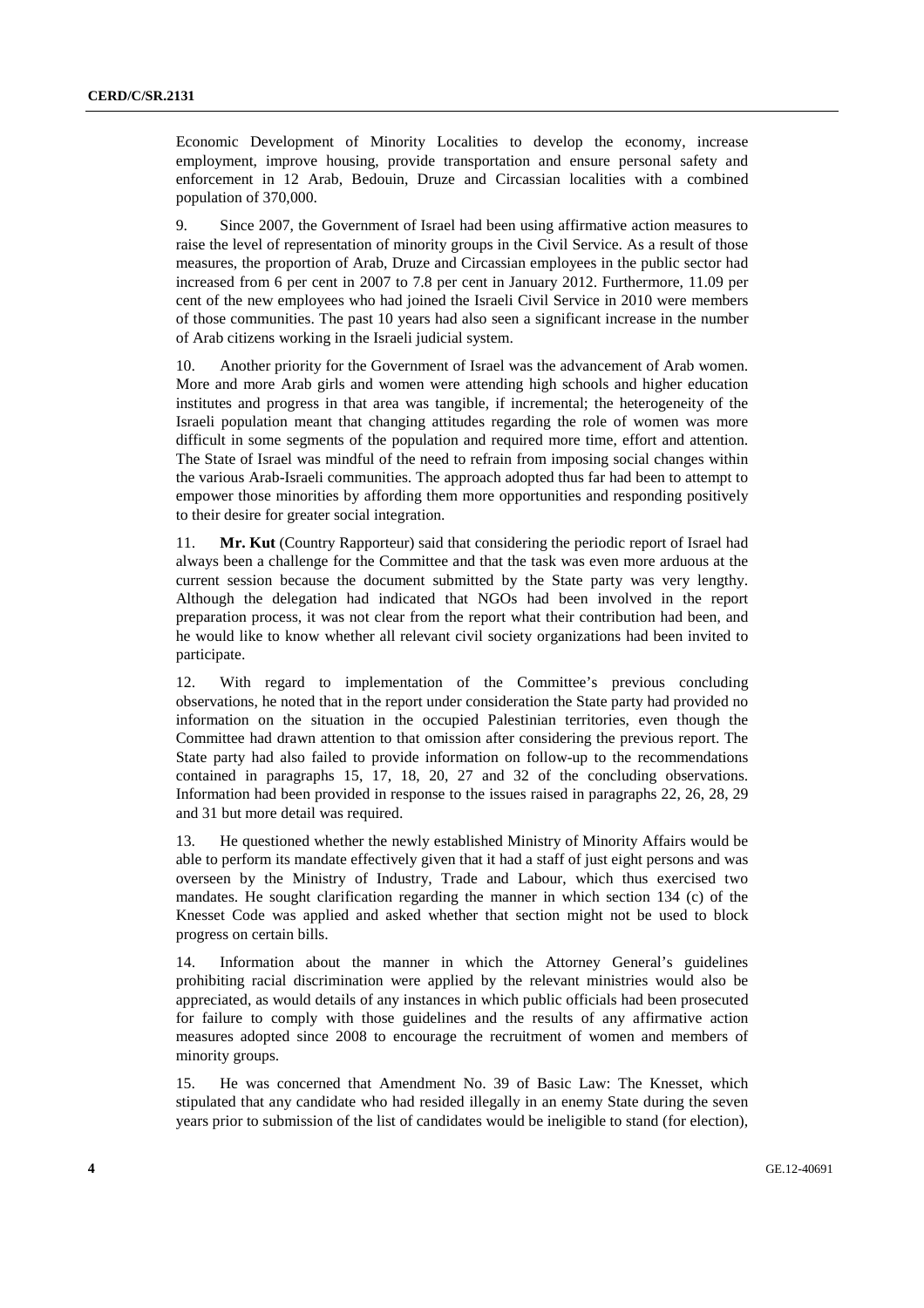might be used for purposes other than those intended and applied to achieve discriminatory ends.

16. It would be useful to know whether subsection 2A of section 145 of the Penal Law, under which it was a criminal offence to incite racial hatred and advocate the principles of Nazism, had already been applied to punish persons who made racist statements against Arabs. He would be particularly interested to know whether the High Court had issued a judgement in a case pending when the report had been written in which the State had failed to indict two rabbis who had published a book calling for violence against non-Jews on charges of incitement to racial hatred and violence.

17. Clarification was needed regarding the mechanisms in place to prevent discrimination in the allocation of land, and in particular regarding the new land rotation agreement referred to in the report. Israeli Jews were an extremely heterogeneous community from the linguistic, cultural, racial, ethnic and even religious points of view, yet that diversity was not really addressed in the report. Since such diversity could generate tensions, more detailed information on relationships between the different ethnic and religious groups that made up the Jewish majority, including the Ashkenazi, Sephardi and Mizrahi Jews, would be useful.

18. Lastly, he invited the delegation to explain why the State party persisted in affirming that the occupied territories were not under its jurisdiction and that it was not therefore required to report on the implementation in those territories of the international human rights instruments to which it was a State party, when all evidence indicated that the areas in question were effectively under its full control.

19. **Mr. Diaconu**, referring to the existence of "Jewish" and "Arab" localities and distinct sectors for the two population groups, asked whether the communities lived separately of their own volition or as a result of a deliberate Government policy. In his view, there were solutions to the security problem that did not involve prohibiting family reunification.

20. He urged the delegation to explain how the Government justified the regular destruction of entire Bedouin villages in the Negev. In response to the routinely invoked argument that the construction of those villages had never been authorized, it should be remembered that the communities concerned had always lived on that land and were not therefore in a position to produce building permits. He asked whether the Bedouin population had been consulted before being expelled en masse on the grounds that they were an impediment to urban development and whether the State party had attempted to ascertain whether those communities would prefer to maintain their traditional way of life based on agriculture and animal herding instead of being rehoused in urban centres.

21. Highlighting the vast inequalities existing between Arabs and Jews in terms of standards of living and access to health care, education and employment, he urged the State party to continue its efforts to improve the situation in those areas. Referring to paragraph 72 of the report, he expressed concern that Directive No. 1995, which provided that new applicants who wished to reside in small localities could have their application rejected if they were not considered suitable to the social life of the community, could have the effect of promoting the creation of communities composed exclusively of members of the same ethnic group. In his view, that situation should be avoided at all costs. It was also regrettable that asylum seekers and refugees could be classified as infiltrators.

22. While he welcomed the opinion issued on 13 April 2008 in which the Attorney General had ruled that the Mayor of Ramla, Yoel Lavie, could not be promoted to the position of Director General of the Israel Land Administration because of several racist statements that he had made in 2006, he said that it was regrettable that the Attorney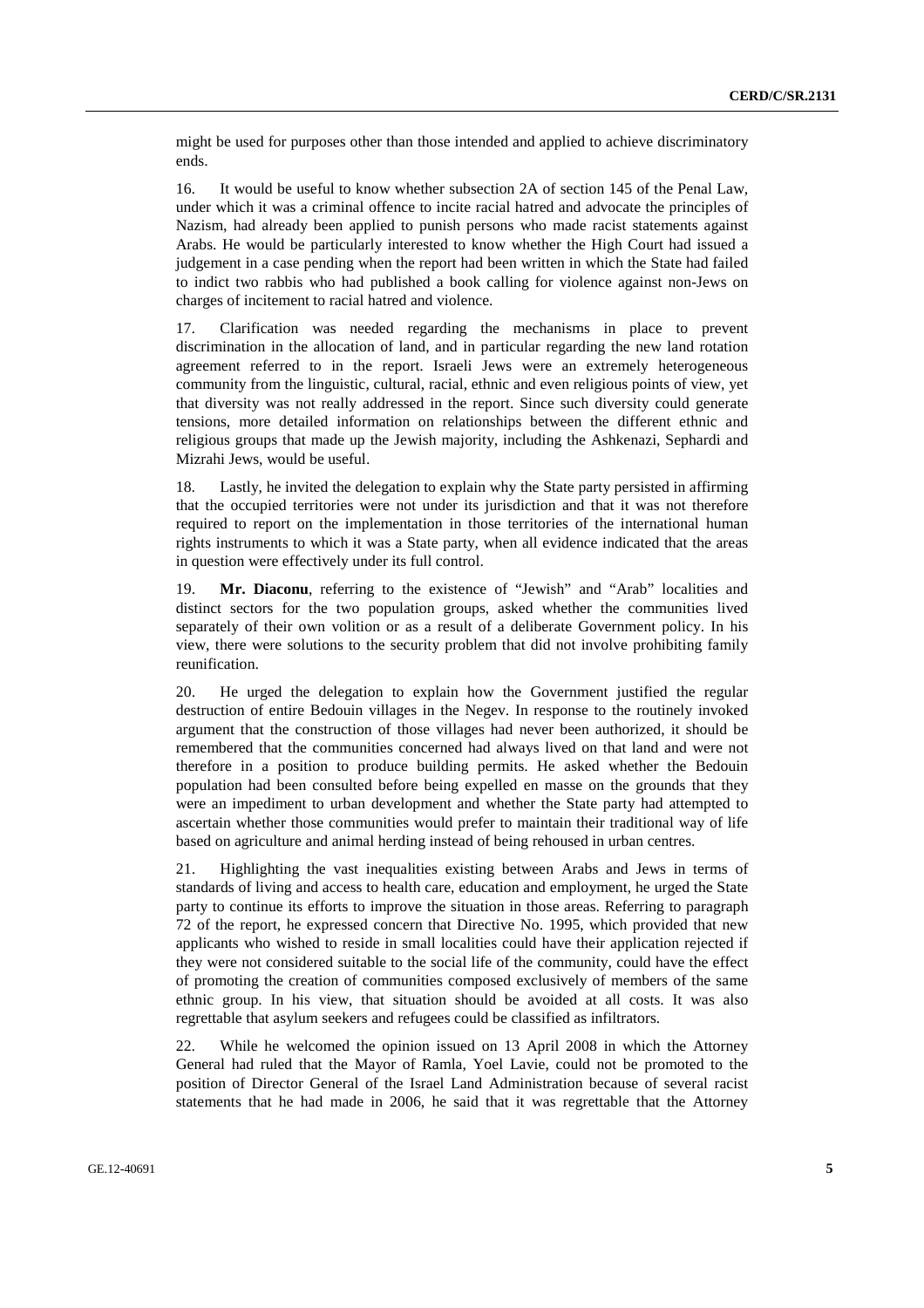General had decided not to prosecute Mr. Lavie for fear of infringing the right to freedom of expression.

23. Clarification regarding the situation in the West Bank would be appreciated; the Government claimed that the territory fell outside its jurisdiction yet it was the Government that made the decisions to confiscate land, demolish homes and issue building permits. Responsibility for decisions of that kind, and also for decisions concerning access to water and resources, should lie with the local authorities, and not with a foreign Government. He was concerned that the current situation could result in segregation of the Jewish and Arab populations in violation of article 3 of the Convention.

24. **Ms. Crickley** said that, notwithstanding the Committee's previous recommendations, the State party had done nothing to ensure that the definition of Israel as a Jewish nation State did not result in systematic distinction, exclusion, restriction or preference based on race, colour, descent or national or ethnic origin in the enjoyment of human rights, particularly in the areas of access to housing, water and other basic services. The State party had also done nothing to prevent public land from being allocated on the basis of discriminatory criteria.

25. She condemned the practice which the State party classified as administrative detention but was, in her opinion, no more than a form of detention without trial that generally involved discriminatory treatment of members of communities who had already been subjected to discrimination, ostensibly in the cause of fighting terrorism.

26. Welcoming the State party's efforts to combat discrimination against women, including Palestinian and other minority women, in Israel and in the occupied territories, she noted that discrimination against women was sometimes manifested in specific acts, such as violence and other threats to their safety that some girls faced on their way to school, which restricted the enjoyment of fundamental rights. She invited the delegation to comment on that observation.

27. **Mr. Murillo Martínez** said that he failed to understand the opposition from Israel to the Durban Conference and everything that it stood for, as the Conference had resulted in the first universal condemnation of racism, racial discrimination and related intolerance. In the name of the tolerance that it claimed to espouse, he urged the Government of Israel to adopt a less categorical stance.

28. Referring to the concluding observations that the Committee on the Rights of the Child had adopted after considering the initial report of Israel on the implementation of the Optional Protocol to the Convention on the Rights of the Child on the involvement of children in armed conflict, in which the Committee expressed concern that in its definition of a child, Israeli legislation continued to discriminate between Israeli children (minors under 18 years old) and Palestinian children in the occupied Palestinian territories (minors under 16 years old), he asked whether the Government of Israel had since adopted a homogeneous definition of the term "child" in conformity with the Convention on the Rights of the Child.

29. Lastly, he asked the delegation to clarify whether the wages of Palestinian women were really 35 per cent lower than those of Jewish women, as some NGOs claimed, and, if so, what the Government was doing to close the gap. Details of measures taken by the State party to ensure that young Bedouins were able to access higher education on equal terms to the rest of the population would also be helpful.

30. **Mr. Thornberry** asked whether acts of "indirect" racial discrimination were punished in the same way as acts of "direct" discrimination and whether the State party had already looked into the issue of structural discrimination.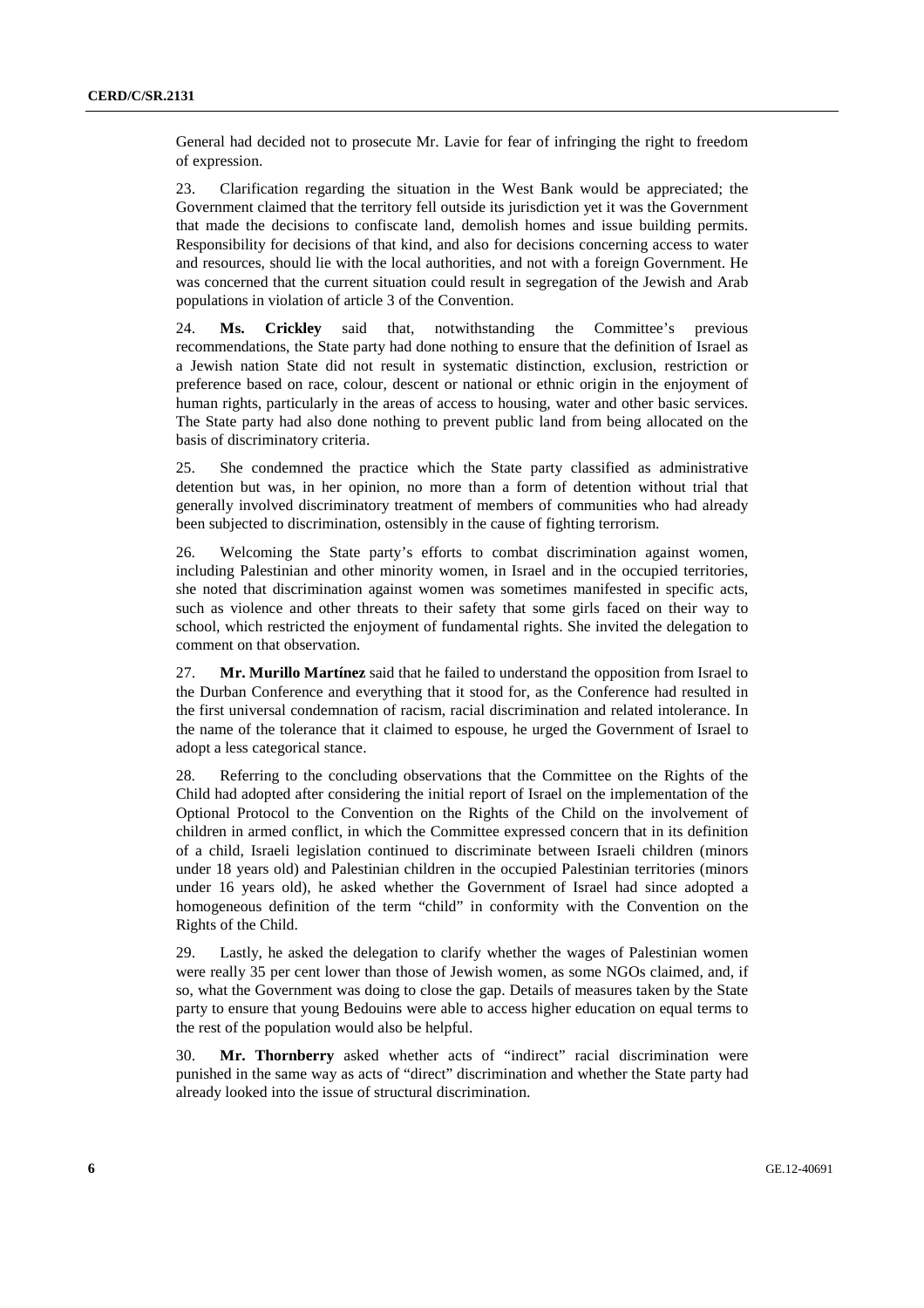31. With regard to the correlation between racial and religious discrimination, it would be useful if the Israeli delegation could address the issue of identity. In the specific case of Israeli society, identity was undoubtedly determined by a combination of race, ethnic background and religion, and that situation implied a need to establish a framework for protection against discrimination that extended beyond measures to combat racial discrimination alone.

32. He would like to know the specific prerequisites that must be satisfied before legal proceedings could be instituted on charges of incitement to racial hatred, whether Israeli law expressly criminalized incitement to religious hatred, and, if so, whether NGOs were right in affirming that politicians and senior Government officials were rarely challenged on that ground.

33. In his view, the way that racist hate speech was becoming part of everyday life was potentially very dangerous and called for heightened vigilance. Given that racist organizations should be vigorously opposed, he wished to know whether the Government of Israel intended to ban such organizations and make it illegal for them to operate in its territory.

34. With regard to the Bedouin in the Negev, he would appreciate the delegation's view as to whether it might be possible to have the concept of traditional occupation of land by indigenous peoples enshrined in Israeli law and thus ensure recognition of rights established in international law such as the right to land and, as a corollary, the right not to be expelled from ancestral land.

35. **Mr. de Gouttes** said that the numerous measures adopted and new laws enacted by the State party to combat discrimination and racism were commendable and he was pleased that NGOs had been consulted in the report preparation process. It was regrettable, however, that some of the concerns that the Committee had raised in its previous concluding observations had not been addressed. Those concerns included the fact that, in the Committee's view, the Israeli settlements in the occupied Palestinian territories, in particular the West Bank, including East Jerusalem, were not only illegal under international law but also an obstacle to the enjoyment of human rights by the population as a whole; the fact that, according to the State party, the Convention did not apply in the occupied Palestinian territories and the Golan Heights; and the continued construction of the security wall in the occupied Palestinian territories.

36. He stressed that, when drafting its concluding observations after considering the report, the Committee would undoubtedly ask itself whether certain aspects of the situation in Israel — specifically the security wall, the creation of separate neighbourhoods and sectors for Jews and Arabs, and the construction of separate homes for Israelis, Palestinians and other minorities — were not grounds to conclude that the State party was failing to respect the provisions of article 3 of the Convention prohibiting racial segregation.

37. Further information about the decline in the number of persons of Arab origin working in Government corporations would be appreciated, as would details of the outcome of appeal by the University of Haifa against a ruling in which the Haifa District Court had found that the criteria used to assign places in the University's halls of residence discriminated against Israeli Arabs by making the allocation of a place subject to the completion of military service. He also sought more information about the National Strategic Plan for the Development of the Negev (South) and the Five Year Plan for the Economic Development of Minority Localities.

38. With regard to paragraphs 108 and 109 of the report, an explanation was needed as to why Defence Service Act No. 5746-1986 applied to members of the Druze and Circassian populations but there was no obligatory draft requirement for members of the Arab population. He would also like an update on the current status of the multi-year plan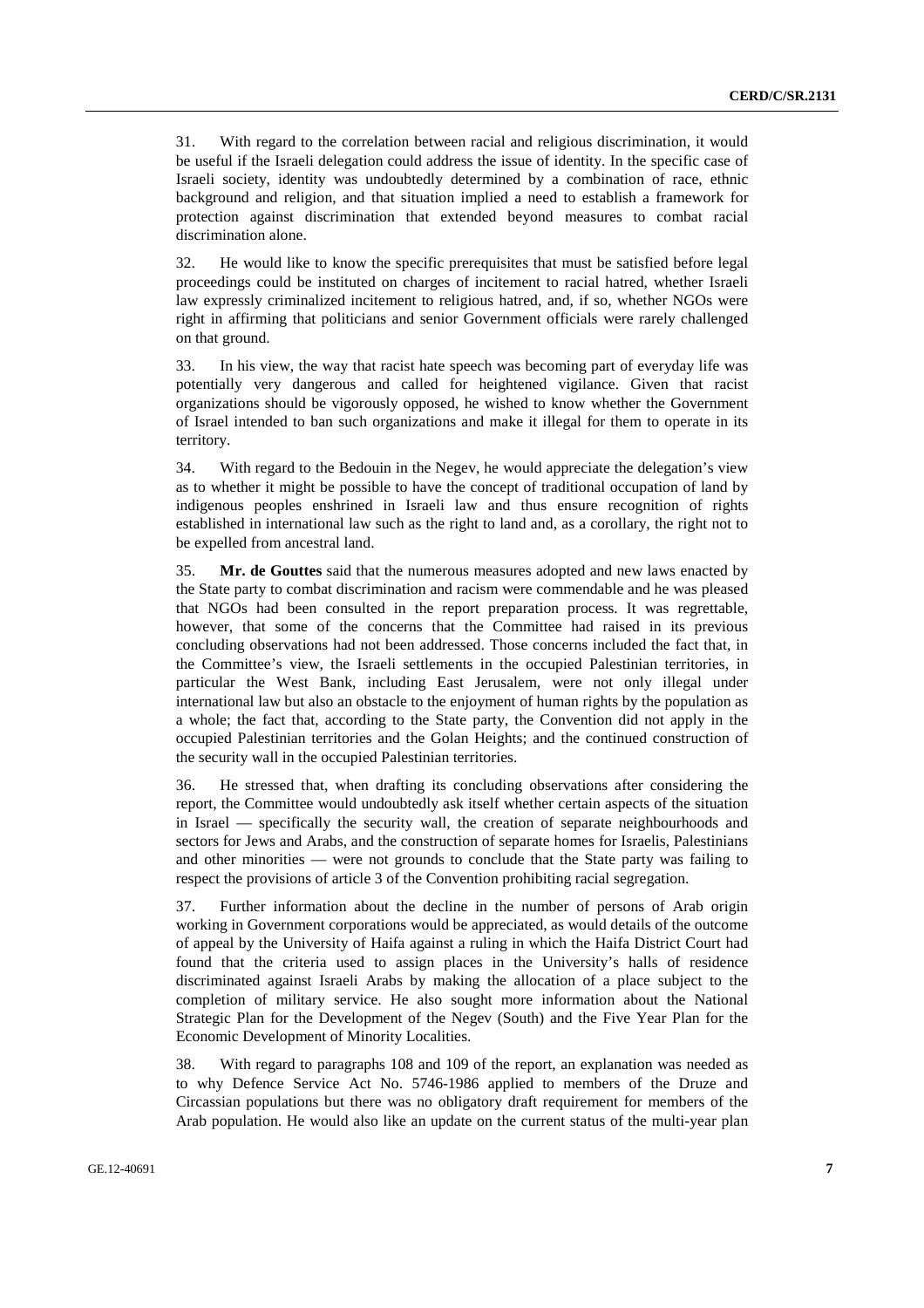to improve sewage infrastructure in Arab, Druze, Circassian and Bedouin localities, details of the outcome of the challenge to the constitutionality of Act No. 5763-2003 concerning citizenship and entry into Israel, and an indication of the number of cases of incitement to racism using the Internet that had been laid before the courts.

39. **Mr. Kemal** said that civil society organizations painted a relatively bleak picture of the situation in Israel that was in sharp contrast to the generally optimistic views put forward by the Israeli delegation. Given that the State party described apartheid as an abhorrent practice in its report, the fact that those living in the occupied territories of the West Bank were clearly subject to segregation was anomalous to say the least. Arab communities were placed at a disadvantage by the policies applied by the Israeli authorities, especially by those governing access to land and water, which gave preference to Israeli settlers. Further information on that point would be welcome.

40. Given that Jewish immigrants had the right to settle in the State of Israel even if they had never previously resided there, he would like to know if it would be possible for an Israeli Arab who married a women from the West Bank to bring his wife to live in Israel.

41. While welcoming the withdrawal of Israeli forces from the Gaza Strip, he said that he wished to draw the delegation's attention to the continuing humanitarian problems caused by the blockade and the fact that the suffering inflicted upon inhabitants was disproportionate to the threat posed to Israel.

42. **Mr. Saidou**, while acknowledging the efficacy and legitimacy of the work done by the Office of the State Comptroller, which also served as the national Ombudsman, asked whether the State party had plans to establish a national institution for the promotion and protection of human rights in conformity with the Paris Principles, as advocated by the General Assembly in resolution 48/134 and by the Committee in its concluding observations adopted in 2007. He would also like to know whether overseas offices of Government corporations had adopted measures to combat racial discrimination.

43. **Mr. Ewomsan**, commending the open-mindedness displayed by the delegation in its introductory statement, said that the Palestinian situation had undermined the efforts of the Government of Israel to eliminate racial discrimination. The security policy applied by the Government of Israel resulted in violations of the rights of Palestinians, whether they lived in Israel or in the occupied territories. The Government must find a way to resolve the conflict and identify a mutually beneficial solution. However, that would assume the existence of a political will which appeared still to be lacking. He would therefore like to know how the State party planned to establish the conditions in which a new policy that was more respectful of human dignity and compatible with the implementation of the Convention might be adopted.

44. **Mr. Amir**, returning to the delegation's assertion that the Convention did not apply in the occupied Palestinian territories, asked how long the Government of Israel would maintain that position and what legal status it accorded to the territories. He emphasized that the State party should give the territories the legal status that would enable them to become a fully-fledged member of the international community and a State party to the different international instruments, including the Convention, in their own right.

45. **Mr. Vásquez** said that additional information on the legal principle underpinning the assertion that the Convention did not apply in the occupied Palestinian territories was needed.

46. **Mr. Lindgren Alves** said that, although it contained a great deal of useful information, the periodic report submitted by Israel far exceeded the permitted page limit. He reminded the delegation that States parties were required to respect that limit. A number of NGOs had indicated, in relation to article 3 of the Convention, that the situation in the